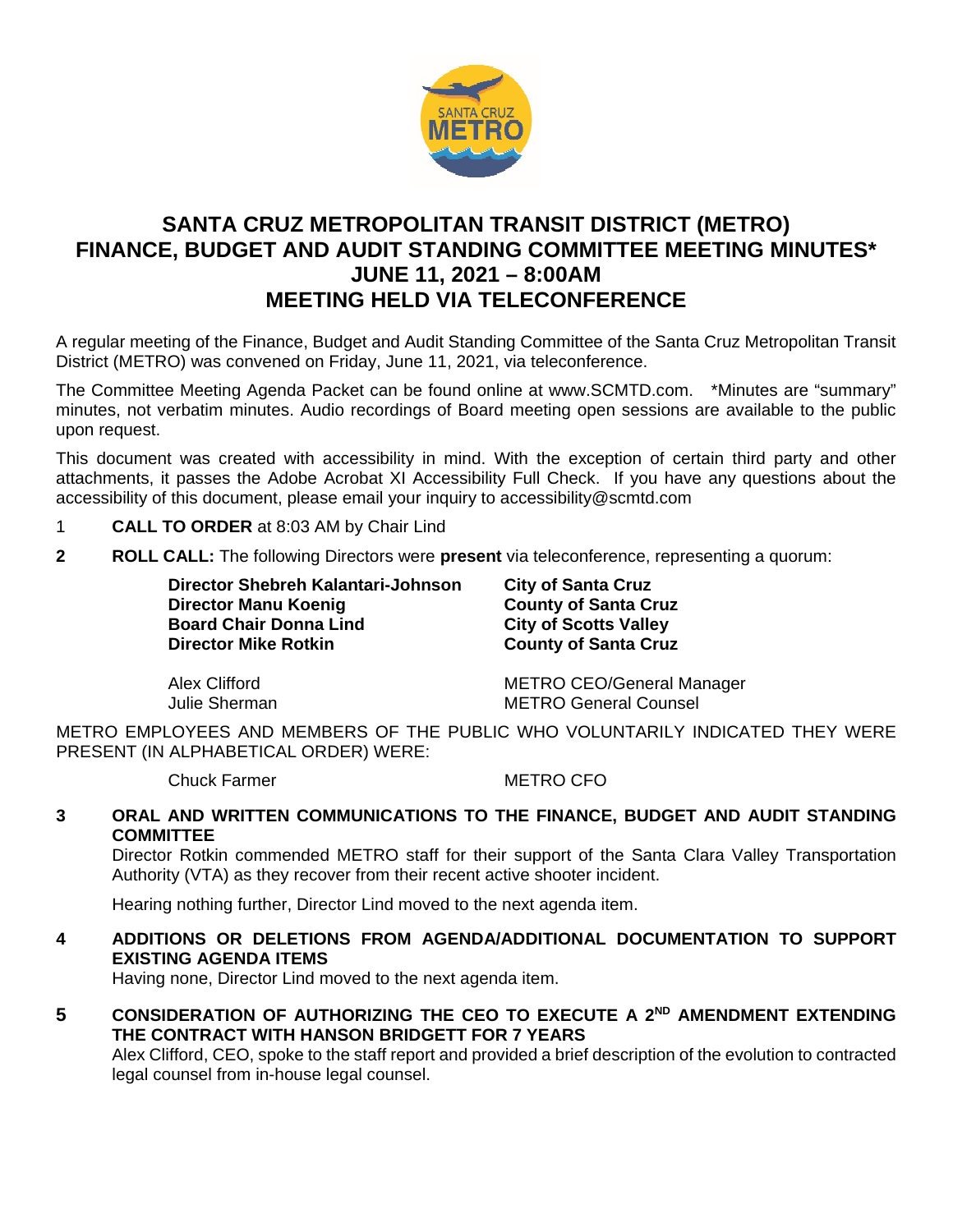Chair Lind and Director Rotkin expressed their appreciation for the support and services provided by General Counsel Sherman and extended staff at Hanson Bridgett.

In response to Director Rotkin's hypothetical inquiry regarding public bid legal obligation(s) with contracts of this nature, General Counsel Sherman provided brief historical information as to the laws governing services contract solicitations, highlighting the important aspects (length, options, etc.). This particular original contract is ever-green (continually renewing by mutual agreement) and it was drafted that way in the original solicitation. In her experience, the bid process for general counsel services varies from agency to agency; some go to bid every 5-10 years, others keep the(ir) same service in place for many, many years. CEO Clifford cited METRO's federal and state lobbyist contracts as examples of longstanding contracts.

Director Rotkin suggested METRO undertake a services cost comparison as the extended contract nears expiration, gauging market conditions in place at that time.

Director Kalantari-Johnson echoed her colleagues' comments pertaining to General Counsel Sherman's thoroughness and responsiveness. She asked why there had been no increase in CPI over the last five years. CEO Clifford explained that he and General Counsel Sherman annually discuss a CPI increase, noting it's been a mutual agreement not to increase the rates due, in part, to METRO's budget constraints.

There were no public comments.

#### **MOTION TO RECOMMEND THE FULL BOARD AUTHORIZE THE CEO TO EXECUTE A 2ND AMENDMENT EXTENDING THE CONTRACT WITH HANSON BRIDGETT FOR 7 YEARS AS PRESENTED**

**MOTION: DIRECTOR ROTKIN SECOND: DIRECTOR KALANTARI-JOHNSON**

### **Motion passed unanimously.**

### **6 REVIEW UNCASHED CHECKS POLICY**

Chuck Farmer, CFO, spoke to the staff report and explained the intent of the proposed policy.

Director Kalantari-Johnson asked if METRO has a sense as to the cause of so many outstanding checks and if there is a more relevant method (other than newspaper) of communicating the issue without compromising privacy. CFO Farmer answered one contributing factor is the substantial increase in the quantity of checks issued and the fact that METRO's current financial system does not permit wire transfers or direct deposits. He is investigating potential communication methods with the Marketing Department.

Director Lind noted METRO may be unaware of any deceased recipients. CFO Farmer agreed this is a distinct possibility.

Holly Alcorn, Accounting Specialist, explained that the unclaimed employee checks are held at the County; and, unfortunately, CalPERS will not provide beneficiaries' names/contact information to provide any unclaimed check(s) to an estate. The largest outstanding check is \$1800 with an approximate total of \$4500 in unclaimed funds.

#### **MOTION TO RECOMMEND APPROVAL OF THE UNCASHED CHECKS POLICY TO THE BOARD OF DIRECTORS AS PRESENTED**

**MOTION: DIRECTOR ROTKIN SECOND: DIRECTOR KALANTARI-JOHNSON**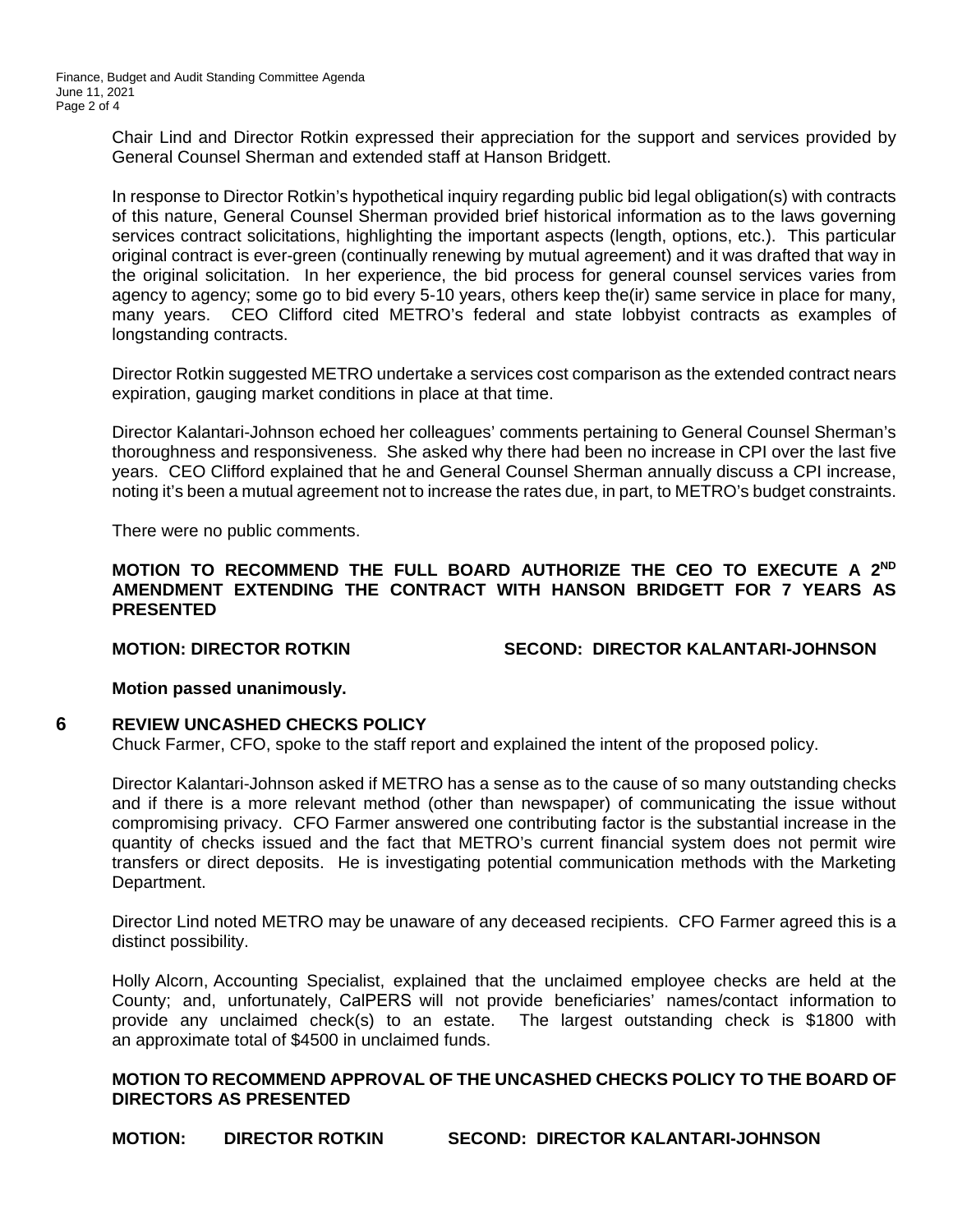#### **Motion passed unanimously.**

#### **7 MONTHLY FINANCIAL UPDATE**

Chuck Farmer, CFO, added commentary to the presentation.

There were no public comments.

#### **8 REVIEW & RECOMMEND ADOPTION OF THE FINAL FY22 & FY23 BUDGET**

Chuck Farmer, CFO, spoke to the presentation, highlighting the changes since the May  $21^{st}$  board meeting. He drew the assembly's attention to the new bucket slide on page 8A.19, entitled, "UAL & OPEB Shortfall".

There was discussion among the assembly regarding staffing changes. CEO Clifford noted the Union had no questions during the recent presentation; he believes any concerns have been resolved. He also reminded the assembly that there have been no layoffs or furloughs.

Chair Lind asked about the potential of issuing a bond to cover the anticipated pension fund needs. CFO Farmer is actively analyzing this and hopes to present some UAL expense options to the Committee and Board in August 2021.

#### Public comments.

SEIU-SEA Vice President, Holly Alcorn, said the Union is working with management on the Customer Service position and is looking forward to reaching an agreement. The elimination of the Provisional Transportation Planner position influenced that employee's decision to relocate. The Union is hopeful another can assume his duties. The Union supports the other position decisions.

#### **MOTION TO RECOMMEND APPROVAL OF THE FINAL FY22 & FY23 BUDGET TO THE BOARD OF DIRECTORS AS PRESENTED**

**MOTION: DIRECTOR KOENIG SECOND: DIRECTOR ROTKIN**

#### **Motion passed unanimously.**

#### **9 ORAL INTRODUCTION OF THE ENTERPRISE RESOURCE PLANNING (ERP) PROJECT**

Chuck Farmer, CFO, briefly introduced the ERP project METRO will be undertaking. The intent is to implement one agency-wide system to obtain accurate financial and informational data within one schema or database. The initial emphasis will be on the older accounting, procurement, HRIS and Payroll systems that have been repurposed over the years and no longer communicate with each other. This inability to communicate results in a lot of manual data manipulation fraught with error and, ultimately, higher expense in terms of payroll, postage and physical supplies, paper, etc. The first step is to hire a consultant to assist with the RFP and to examine current systems to propose a packaged solution with delineated requirements to avoid future expensive customizations.

Citing his experience at UCSC as an example of technology projects undertaken, Director Rotkin offered a word of caution and the unanticipated time and expense required to implement a new agency-wide system.

CEO Clifford added the recent CFO recruitment included identifying a candidate with ERP implementation experience resulting in a strong collaboration between METRO's CFO and IT/ITS Director, Isaac Holly, working together toward a common goal.